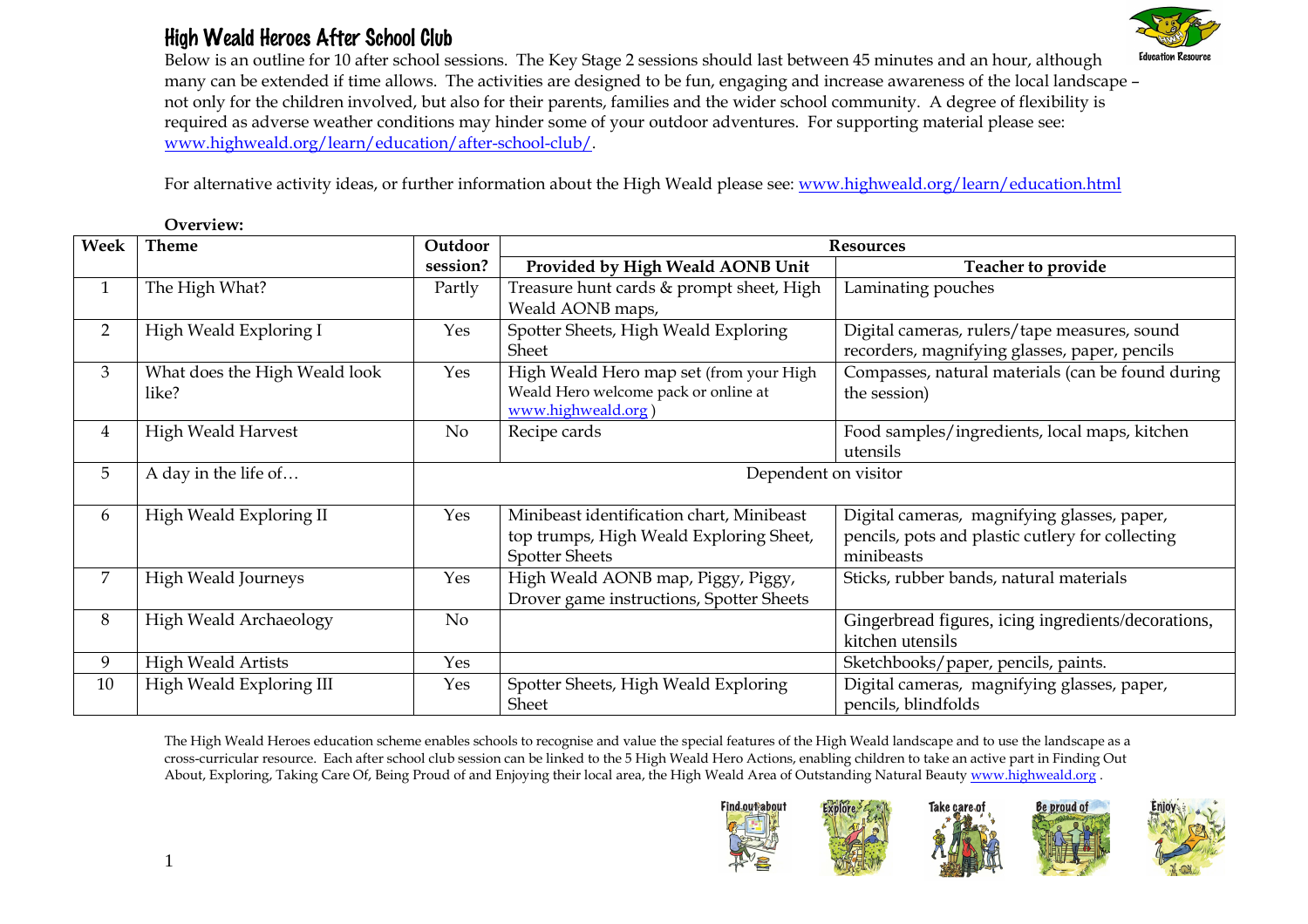| High Weald Heroes After School Club |                                                                                                                                                                                                                                                                                                                                                                                                                                                                                                                                                                                            |                                                                                                                                               |  |  |  |
|-------------------------------------|--------------------------------------------------------------------------------------------------------------------------------------------------------------------------------------------------------------------------------------------------------------------------------------------------------------------------------------------------------------------------------------------------------------------------------------------------------------------------------------------------------------------------------------------------------------------------------------------|-----------------------------------------------------------------------------------------------------------------------------------------------|--|--|--|
| <b>Theme</b>                        | <b>Suggested Activities</b>                                                                                                                                                                                                                                                                                                                                                                                                                                                                                                                                                                | <b>Notes</b>                                                                                                                                  |  |  |  |
| Week 1                              | <b>Activities</b><br>High Weald Jigsaw - print, laminate and cut up cut up maps of the High Weald<br>$\blacksquare$<br>Area of Outstanding Natural Beauty (AONB). Have a race to see how quickly<br>the children can put the pieces together.                                                                                                                                                                                                                                                                                                                                              |                                                                                                                                               |  |  |  |
| The High<br>What?                   | Identify where your school is & places you have visited in the High Weald. High<br>Weald Treasure Hunt - hide the treasure hunt pairs outside/around the school.<br>Tell children that they are looking for 10 words and 10 pictures that are linked to<br>$\blacksquare$<br>the landscape and history of the High Weald. Once the children have found all<br>the cards they will need to match up the images with the correct word.<br>You could play the game again but omit a couple of features - can the children<br>work out which cards are missing?                                | You may wish to use the 'HWH<br>Roman' map to find your<br>town/village if not shown on the<br>HWH_High Weald map.                            |  |  |  |
|                                     | Look at the pictures in more detail - think about why these features are special to<br>$\blacksquare$<br>the High Weald, use www.highweald.org or the teacher's prompt sheet to help!                                                                                                                                                                                                                                                                                                                                                                                                      | Children to bring suitable outdoor<br>clothing and shoes for next week.                                                                       |  |  |  |
|                                     | <b>Resources:</b>                                                                                                                                                                                                                                                                                                                                                                                                                                                                                                                                                                          |                                                                                                                                               |  |  |  |
|                                     | High Weald AONB maps, treasure hunt cards.                                                                                                                                                                                                                                                                                                                                                                                                                                                                                                                                                 |                                                                                                                                               |  |  |  |
| Week 2<br>High Weald                | <b>Activities</b><br>Choose an outdoor setting close to your school that the children can safely walk<br>to e.g. a patch of woodland, a local park, field.<br>Sit still in this place for 5 minutes - ask the children to write down, record or                                                                                                                                                                                                                                                                                                                                            | For further information and to take<br>part in a seasonal survey of<br>woodlands, see<br>www.naturescalendar.org.uk                           |  |  |  |
| Exploring                           | draw the things that they see, smell and hear.<br>Search for 'signs of the season' e.g. conkers in autumn or bluebells in spring.<br>Collect/draw/photograph 10 interesting things you can find in this place. Use<br>some/all of the spotter sheets to identify what you can find outdoors. You may<br>also wish to download further identification sheets from<br>www.naturedetectives.org.uk<br>Find something interesting to measure e.g. a puddle, leaf, height of a flower etc.<br>$\blacksquare$<br>Who has found the biggest? The smallest? Is it possible to work out the area or | You may wish to use the High Weald<br>Exploring Sheet to jot down observations<br>and use it to compare each visit you<br>make to this place. |  |  |  |
|                                     | perimeter of your chosen object? What is the average size of the collected<br>material etc?<br>Keep all of these drawings, photos etc for display and comparison when you<br>return here in a few weeks time.                                                                                                                                                                                                                                                                                                                                                                              | Children to bring suitable outdoor<br>clothing and shoes for next week                                                                        |  |  |  |
|                                     | <b>Resources:</b>                                                                                                                                                                                                                                                                                                                                                                                                                                                                                                                                                                          |                                                                                                                                               |  |  |  |
|                                     | Pencils, tape measures/rulers, paper, magnifying glasses, sound recorders, cameras,<br><b>Spotter Sheets</b>                                                                                                                                                                                                                                                                                                                                                                                                                                                                               |                                                                                                                                               |  |  |  |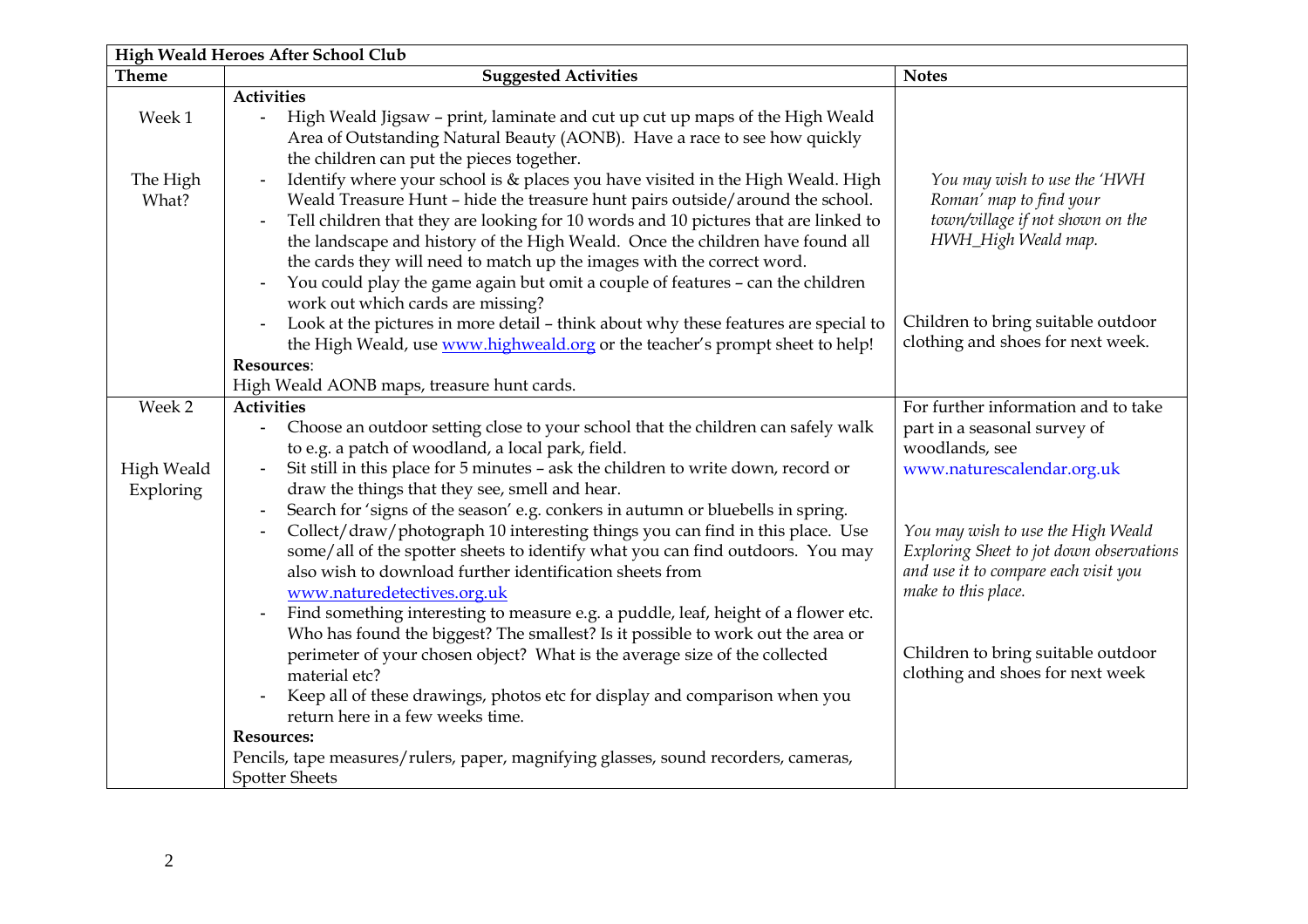| Week 3            | <b>Activities</b>                                                                                                                       |                                        |
|-------------------|-----------------------------------------------------------------------------------------------------------------------------------------|----------------------------------------|
|                   | Play 'Compass Run' - designate corners of the playground as points of the<br>$\sim$ $^{-1}$                                             |                                        |
|                   | compass - North, North East, East, South East etc. Call out a direction and get                                                         |                                        |
| What does         | the children to run to the correct corner - can they remember where to go?                                                              |                                        |
| the High          | Examine the different maps in your school's High Weald Hero map set. What<br>$\blacksquare$                                             | Further copies of your maps can be     |
| Weald look        | does each map tell us? Look for the key landscape features of the High Weald                                                            | downloaded from your school's          |
| like?             | e.g. ancient routeways, irregular shaped fields, ancient woodland, scattered<br>historic farmsteads. Are there any near to your school? | page on www.highweald.org              |
|                   | Choose a random point on one of the maps. Ask the children to find the same                                                             |                                        |
|                   | spot on the other maps. How has the map changed over time? How has it NOT                                                               |                                        |
|                   | changed? Much of the High Weald landscape has stayed the same for hundreds                                                              |                                        |
|                   | of years - this makes it special and unique.                                                                                            |                                        |
|                   | Natural mapping - using natural materials found outside e.g. sticks, leaves,                                                            |                                        |
|                   | conkers ask children to create a map, on the ground, of their school. Encourage                                                         |                                        |
|                   | creativity as they 'draw' the playground, classrooms etc. For some children you                                                         |                                        |
|                   | could encourage them to map their journey to school. As they create their map                                                           |                                        |
|                   | ask the children to consider direction. Can they work out which way is North                                                            |                                        |
|                   | and create an arrow on their map to show this?                                                                                          |                                        |
|                   | <b>Resources:</b>                                                                                                                       |                                        |
|                   | High Weald Hero school map set, compasses and natural materials.                                                                        |                                        |
| Week 4            | <b>Activities</b>                                                                                                                       |                                        |
|                   | Use the Local Producers map on www.highweald.org/find-local-producers.html                                                              |                                        |
|                   | or www.findlocalproduce.co.uk to find out about what food is being produced in                                                          |                                        |
| <b>High Weald</b> | your area throughout the year.                                                                                                          |                                        |
| Harvest           | Do some tasting of local produce e.g. apples, plums (depending on the season)<br>$\blacksquare$                                         | Ensure you check for any food          |
|                   | and get children to design and create a delicious dish with the local produce                                                           | allergies before giving samples to the |
|                   | available. You could set them a timed challenge to create something with a                                                              | children.                              |
|                   | limited set of locally produced ingredients.                                                                                            |                                        |
|                   | OR Use one of the recipe cards to create something tasty. Try and use seasonal,<br>$\blacksquare$                                       |                                        |
|                   | local produce where possible.                                                                                                           |                                        |
|                   | Measure the food miles for your supper using local large scale maps.                                                                    |                                        |
|                   | Often, local producers e.g. orchards and farms, welcome school visits - why not contact one to see                                      |                                        |
|                   | if the children can see them at work and learn about how they use the High Weald landscape to                                           |                                        |
|                   | produce food?                                                                                                                           |                                        |
|                   | <b>Resources:</b>                                                                                                                       |                                        |
|                   | Food samples, recipe cards, ingredients, kitchen utensils, local maps.                                                                  |                                        |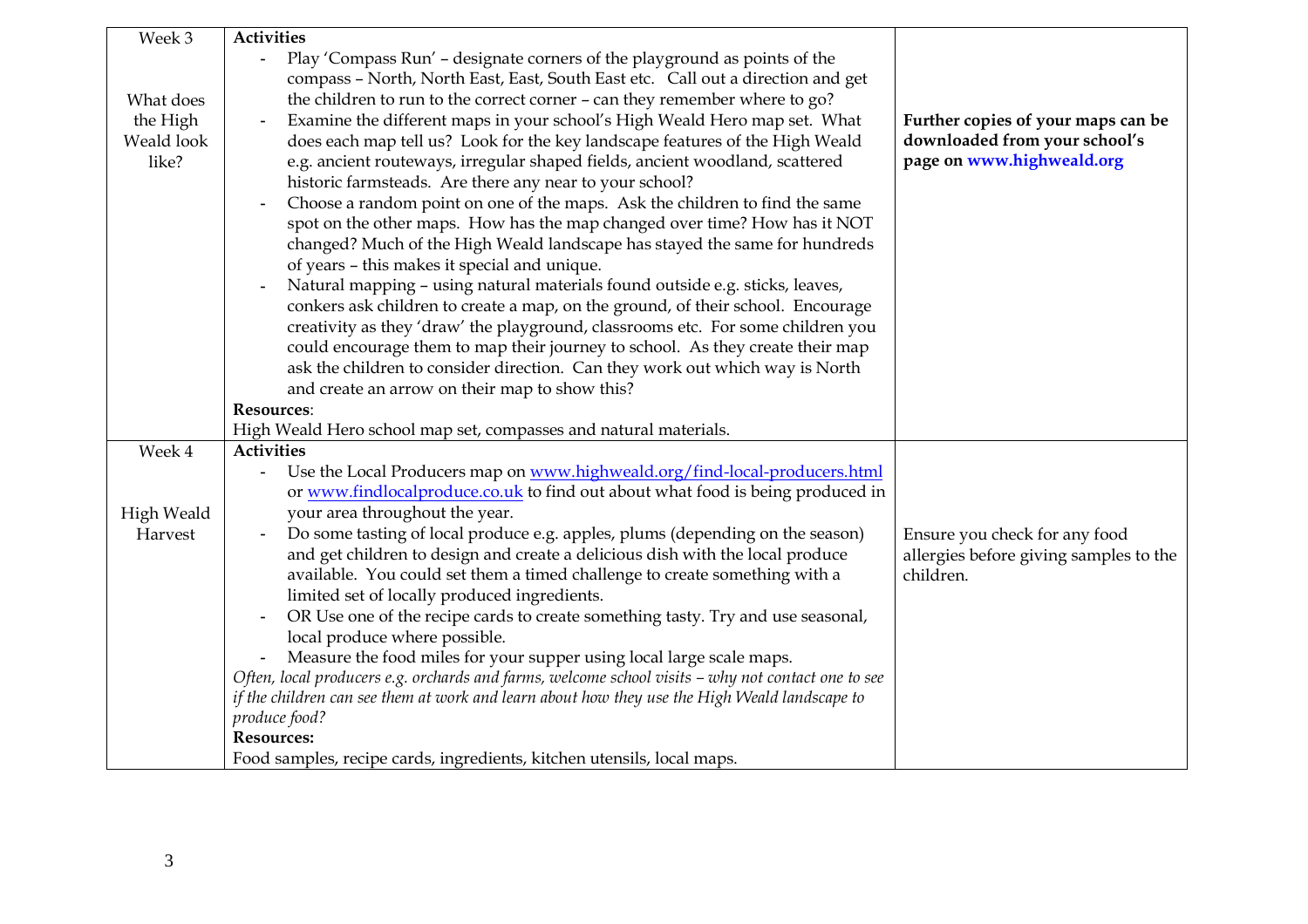| Week 5                  | <b>Activities</b>                                                                                                                                                                                                                                                                                                                                                                                                                                                                                                                                                                                                                                    |                                                                                                                                                                                                                                |
|-------------------------|------------------------------------------------------------------------------------------------------------------------------------------------------------------------------------------------------------------------------------------------------------------------------------------------------------------------------------------------------------------------------------------------------------------------------------------------------------------------------------------------------------------------------------------------------------------------------------------------------------------------------------------------------|--------------------------------------------------------------------------------------------------------------------------------------------------------------------------------------------------------------------------------|
| A day in the            | A number of conservation charities, countryside organisations and<br>$\blacksquare$<br>environmental education providers operate in the High Weald AONB. Their<br>work is invaluable to the protection of the area. Invite someone to come and                                                                                                                                                                                                                                                                                                                                                                                                       |                                                                                                                                                                                                                                |
| life of                 | speak to the children, to share what they do and offer an interactive session.<br>Many organisations offer this service (although some may charge) - see separate<br>list for organisation details/ideas of who to invite or see<br>www.highweald.org/learn/education/who-else-can-help.html for details.                                                                                                                                                                                                                                                                                                                                            | Children to bring suitable outdoor<br>clothing and shoes for next week                                                                                                                                                         |
|                         | NB: These sessions often need to be scheduled a long way in advance so book early!                                                                                                                                                                                                                                                                                                                                                                                                                                                                                                                                                                   |                                                                                                                                                                                                                                |
| Week 6                  | <b>Activities</b>                                                                                                                                                                                                                                                                                                                                                                                                                                                                                                                                                                                                                                    | For further information and to take                                                                                                                                                                                            |
| High Weald<br>Exploring | Return to the outdoor setting that you visited previously. Ask the children what<br>they remember finding or discovering (you may wish to prompt with notes,<br>images, drawings etc, taken from a few weeks ago) Discuss if you think the area<br>has changed at all and if so, how?<br>Minibeast hunting - Allow children to have a good rummage around in the<br>outdoor setting for example under leaves, logs, stones and inside bark crevices<br>on trees, to see what minibeasts can be found. Allow lots of time for finding and<br>examining them.<br>Encourage the children to take photos or draw the minibeasts that they have<br>found. | part in a seasonal survey of<br>woodlands, see<br>www.naturescalendar.org.uk.<br>You may wish to use the High Weald<br>Exploring Sheet to jot down observations<br>and use it to compare each visit you<br>make to this place. |
|                         | In small groups, children choose a minibeast and create a sculpture from natural<br>materials, taking note of the number of legs, body segments, antennae etc. Give<br>it an imaginative name - then use a simple minibeast identification guide to<br>determine its proper name. Ensure minibeasts are safely released at the end of<br>the activity.<br>If time allows, play minibeast top trumps!<br><b>Resources:</b>                                                                                                                                                                                                                            |                                                                                                                                                                                                                                |
|                         | Pencils, paper, magnifying glasses, cameras, pots and plastic cutlery for collecting<br>minibeasts, minibeast identification chart, minibeast top trump cards, Spotter Sheets.                                                                                                                                                                                                                                                                                                                                                                                                                                                                       | Children to bring suitable outdoor<br>clothing and shoes for next week                                                                                                                                                         |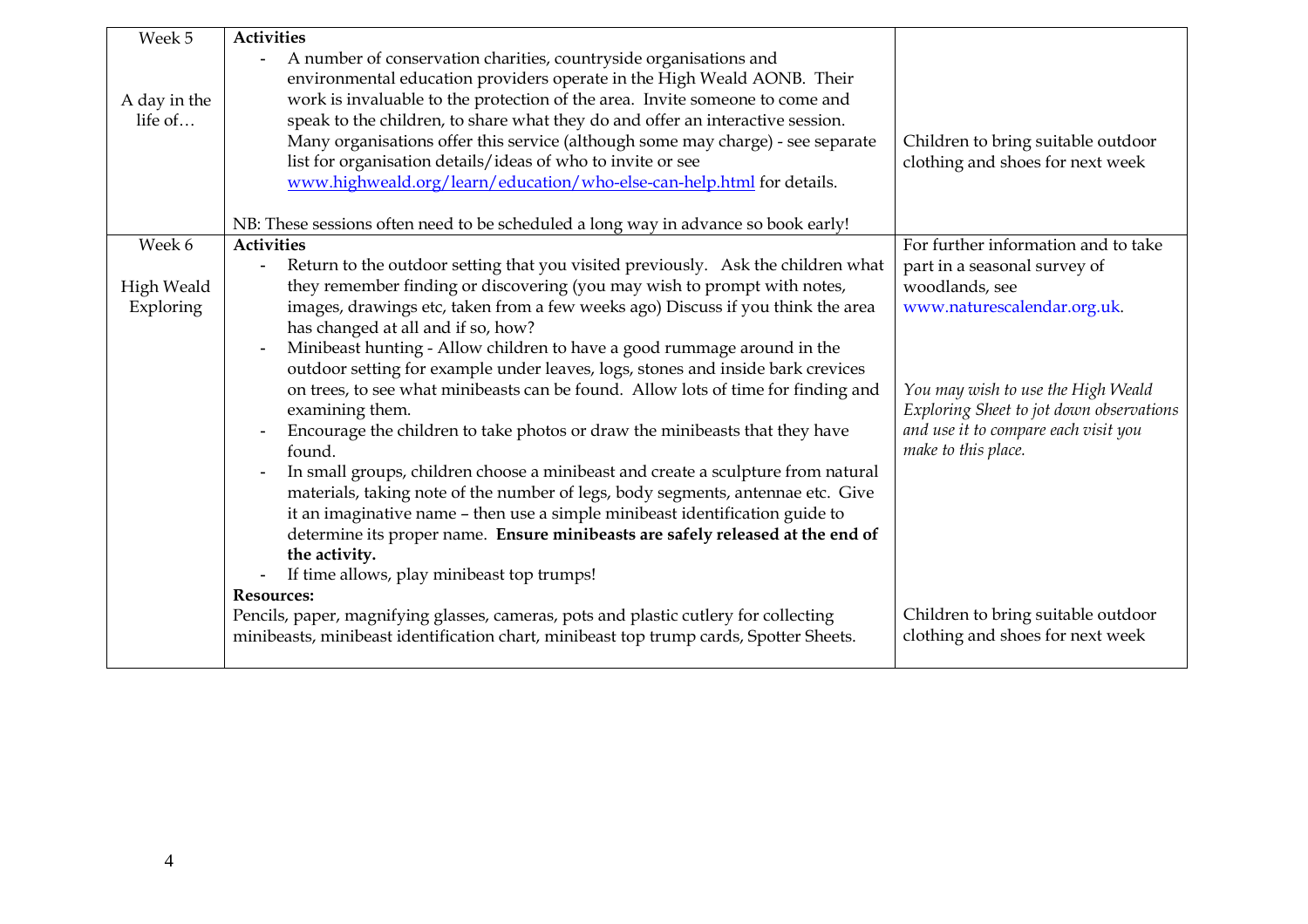| Week 7                              | <b>Activities:</b><br>Who's been on a journey in the High Weald? Discuss where the children have<br>$\blacksquare$<br>been - you could label on a map and work out which direction each destination<br>is in.                                                                                                                                                                                                                                                                                                                                                                                                                                                                                                                                                                                                                                                                                                                                                                                                |                                                                                                                                                                                                                                                                                |
|-------------------------------------|--------------------------------------------------------------------------------------------------------------------------------------------------------------------------------------------------------------------------------------------------------------------------------------------------------------------------------------------------------------------------------------------------------------------------------------------------------------------------------------------------------------------------------------------------------------------------------------------------------------------------------------------------------------------------------------------------------------------------------------------------------------------------------------------------------------------------------------------------------------------------------------------------------------------------------------------------------------------------------------------------------------|--------------------------------------------------------------------------------------------------------------------------------------------------------------------------------------------------------------------------------------------------------------------------------|
| High Weald<br>Journeys              | Talk about journeys made by early farmers (drovers) in the High Weald, as they<br>brought their pigs from the North and South Downs in search of food for their<br>pig herds. Watch the Edmund video at www.highweald.org to learn more about<br>this type of journey.<br>Play 'Piggy, Piggy Drover'<br>$\blacksquare$<br>Go on your own journey - this could be around the school grounds or in the local<br>area. Encourage children to find an interesting stick (that is easy to carry!) and to<br>wind 3 or 4 elastic bands along its length. They then need to pick up natural<br>objects that they find on the walk (leaves, feathers, bark, seeds etc) and tuck them<br>under the elastic bands that have been wound onto the stick. The stick describes<br>the journey they have been on and can be used to swap experiences and stories<br>with one another.<br><b>Resources:</b><br>High Weald AONB map, 'Piggy, Piggy, Drover' game, sticks, natural materials, rubber<br>bands, Spotter Sheets. |                                                                                                                                                                                                                                                                                |
| Week 8<br>High Weald<br>Archaeology | <b>Activities</b><br>Discuss with the children that people have been living in and using the High<br>Weald for thousands of years. Each person has changed the landscape in some<br>way - it looks the way it does because of who has lived here in the past.<br>Historical icing activity. Give each child a gingerbread figure and some<br>decorative icing & cake decorations. Ask them to create someone who might<br>have lived in the High Weald and influenced the landscape e.g. a Roman soldier,<br>Saxon pig drover, Tudor iron master (use the video library at www.highweald.org for<br>more ideas of characters if necessary) Do the children know how their character<br>used the High Weald and when they lived here?<br><b>Resources</b><br>Gingerbread figures, icing/decorations, kitchen utensils.                                                                                                                                                                                        | Ensure you check for any food<br>allergies before giving samples to the<br>children.<br>Give out invitations for parents and<br>carers to come to the final after<br>school session in 2 weeks time.<br>Children to bring suitable outdoor<br>clothing and shoes for next week |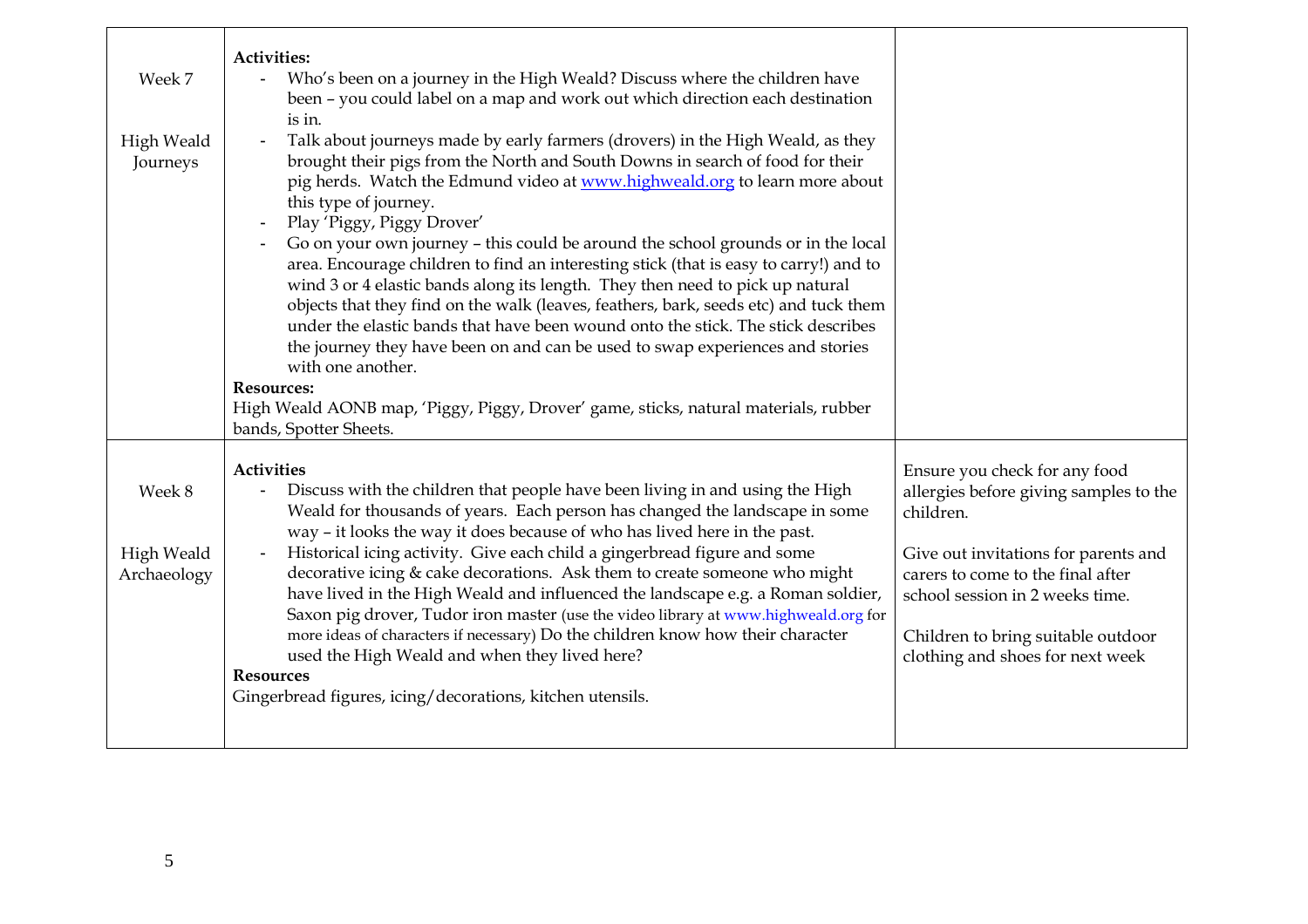| Week 9<br><b>High Weald</b><br>Artists | <b>Activities:</b><br>Take the children to an outdoor setting, suitable for them to sit and draw/paint.<br>Encourage them to look around at the view/their situation.<br>Ask them to draw/paint something in the landscape that they can see.<br>$\blacksquare$<br>Learn about a local artist - how do people use the High Weald as inspiration for<br>their work? www.highweald.org/my-highweald/artist-interviews.html<br>Download the teacher's art booklets and have a go at creating clay, watercolour,<br>$\blacksquare$<br>charcoal or felt masterpieces www.highweald.org/learn/education/education-<br>resources.html<br><b>Resources:</b>                                                                                                                                                                                                                                                                                                                                                                                                                                                                                                                                                                                                                                                                                                                        | Children to bring suitable outdoor<br>clothing and shoes for next week as<br>well as their parents/carers!                                                                                                                                                                                                               |
|----------------------------------------|----------------------------------------------------------------------------------------------------------------------------------------------------------------------------------------------------------------------------------------------------------------------------------------------------------------------------------------------------------------------------------------------------------------------------------------------------------------------------------------------------------------------------------------------------------------------------------------------------------------------------------------------------------------------------------------------------------------------------------------------------------------------------------------------------------------------------------------------------------------------------------------------------------------------------------------------------------------------------------------------------------------------------------------------------------------------------------------------------------------------------------------------------------------------------------------------------------------------------------------------------------------------------------------------------------------------------------------------------------------------------|--------------------------------------------------------------------------------------------------------------------------------------------------------------------------------------------------------------------------------------------------------------------------------------------------------------------------|
|                                        | Sketchbooks/paper, pencils, paints.                                                                                                                                                                                                                                                                                                                                                                                                                                                                                                                                                                                                                                                                                                                                                                                                                                                                                                                                                                                                                                                                                                                                                                                                                                                                                                                                        |                                                                                                                                                                                                                                                                                                                          |
| Week 10                                | <b>Activities</b>                                                                                                                                                                                                                                                                                                                                                                                                                                                                                                                                                                                                                                                                                                                                                                                                                                                                                                                                                                                                                                                                                                                                                                                                                                                                                                                                                          | Encourage parents/carers and                                                                                                                                                                                                                                                                                             |
| High Weald<br>Exploring                | Return to the outdoor setting that you visited previously. Ask the children to<br>$\blacksquare$<br>share some of their experiences with the parents and talk about what they<br>remember finding or discovering (you may wish to prompt with notes, images,<br>drawings etc, taken from previous visits). Discuss if they think the area has<br>changed at all and if so, how?<br>Scavenger Hunt - provide a list of items that the children/parents have to find<br>e.g. a twig that is 5cm long, an oak leaf etc. Who can find all the items? Perhaps<br>you could award a prize for the best parent/child team!<br>Tree Hugging - Pair up the children and parents. One half of the pair is<br>blindfolded and the other leads them to a nearby tree. The blindfolded person<br>needs to feel the tree, hug it etc to gauge texture, patterns, size etc. Once the<br>participant thinks they know their tree, they are led back to the starting point via<br>a different route, so they cannot memorise their way. The blindfold is then<br>removed and the participant attempts to find their tree. Discuss what makes<br>them so sure? What clues are they using? The partner can then reveal if they are<br>correct. Swap roles and repeat.<br>Award certificates for attendance and celebrate all that you have done in the last<br>10 weeks!<br><b>Resources:</b> | children to work together when<br>collecting information and for the<br>children to share as much as possible<br>about what they have covered in the<br>past few weeks.<br>You may wish to use the High Weald<br>Exploring Sheet to jot down observations<br>and use it to compare each visit you<br>make to this place. |
|                                        |                                                                                                                                                                                                                                                                                                                                                                                                                                                                                                                                                                                                                                                                                                                                                                                                                                                                                                                                                                                                                                                                                                                                                                                                                                                                                                                                                                            |                                                                                                                                                                                                                                                                                                                          |
|                                        | Pencils, cameras, paper, magnifying glasses, cameras, blindfolds, list of items to find on                                                                                                                                                                                                                                                                                                                                                                                                                                                                                                                                                                                                                                                                                                                                                                                                                                                                                                                                                                                                                                                                                                                                                                                                                                                                                 |                                                                                                                                                                                                                                                                                                                          |
|                                        | scavenger hunt, Spotter Sheets.                                                                                                                                                                                                                                                                                                                                                                                                                                                                                                                                                                                                                                                                                                                                                                                                                                                                                                                                                                                                                                                                                                                                                                                                                                                                                                                                            |                                                                                                                                                                                                                                                                                                                          |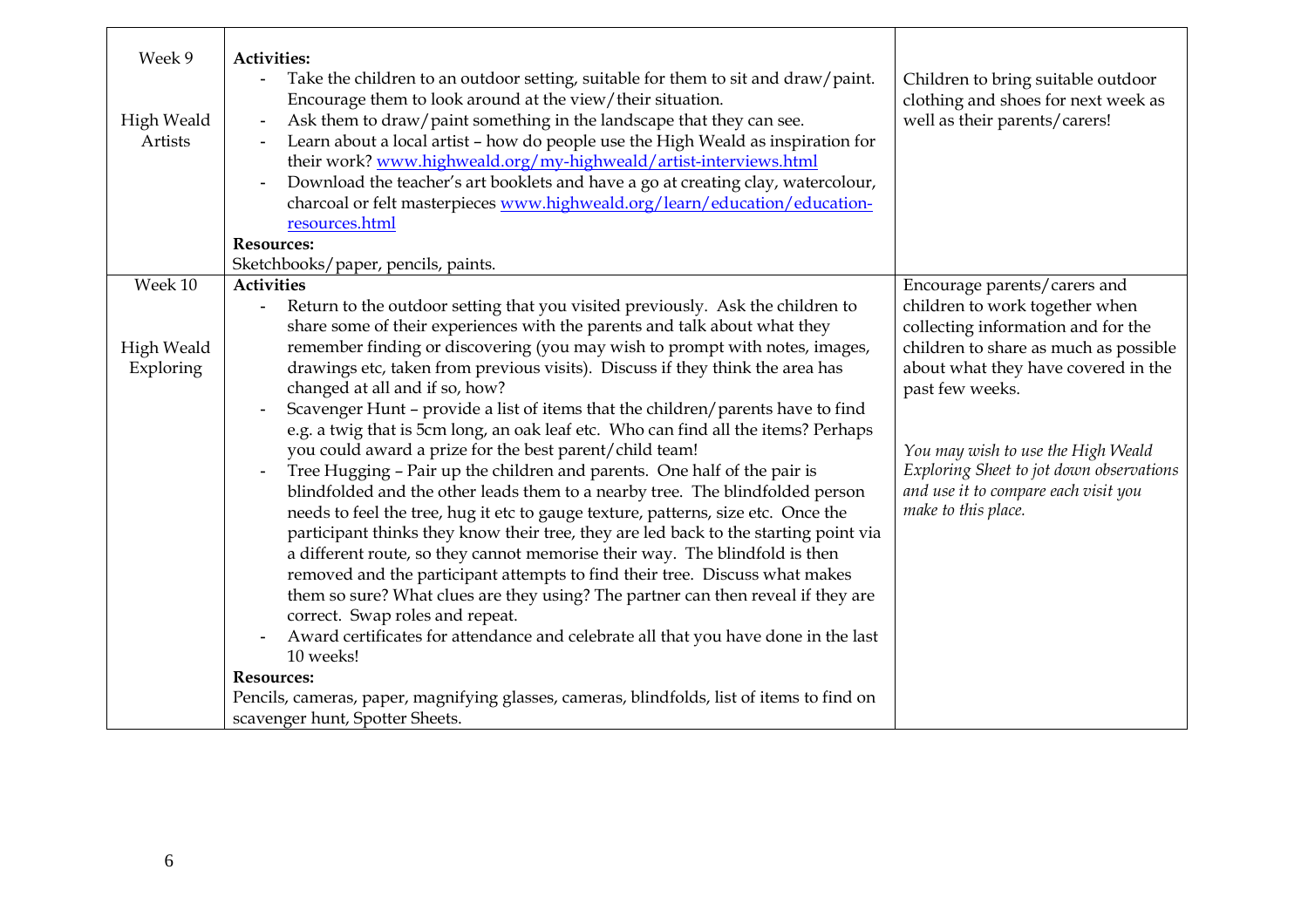## A Day in the Life of…(Week 5)

By no means is this an exhaustive list of who might be available to come and talk to the children. You could also contact local conservation groups e.g. bat protection groups, ramblers, horticulture societies, local farmer etc – you may even have an enthusiastic parent with a certain area of expertise! Alternatively your local county council's outdoor education officer or recycling/energy team may be able to offer further support and guidance –search on: www.eastsussex.gov.uk, www.westsussex.gov.uk, www.kent.gov.uk or www.surrey.gov.uk as appropriate.

| <b>Organisation Name</b>                                          | Information                                                                                                                                                                                                                                                                                                                                                                                                                                                                                                                                                                                                                     | Contact                                                                                                                 |
|-------------------------------------------------------------------|---------------------------------------------------------------------------------------------------------------------------------------------------------------------------------------------------------------------------------------------------------------------------------------------------------------------------------------------------------------------------------------------------------------------------------------------------------------------------------------------------------------------------------------------------------------------------------------------------------------------------------|-------------------------------------------------------------------------------------------------------------------------|
| <b>Buchan Country Park</b>                                        | Provide an outreach service for schools, and can offer<br>wildlife/environmental education advice for schools<br>using their school grounds or local green spaces.                                                                                                                                                                                                                                                                                                                                                                                                                                                              | buchan.park@westsussex.gov.uk<br>Buchan Country Park, Horsham Road,<br>Crawley, West Sussex RH11 9HQ<br>T: 01293 542088 |
| Commonwork                                                        | As well as offering visits and workshops at Bore<br>Place, Commonwork's education team is able to<br>work with teachers and youth workers to introduce<br>sustainable and global topics that can then be taken<br>further with school teaching staff. Numerous topics<br>are available including Critical Thinking Skills,<br>Water, Global Food, Climate Change, Sustainable<br>Buildings, Ethical fashion, Citizenship and<br>Renewable Energy.                                                                                                                                                                               | www.commonwork.org<br>T: 01732 463255                                                                                   |
| <b>ESAMP</b> (East Sussex Archaeology and<br>Museums Partnership) | ESAMP aims to raise awareness of the rich<br>environmental, archaeological and cultural heritage<br>of East Sussex. ESAMP run an outreach service<br>designed to bring archaeological periods to life for<br>children in their own classroom. These day long<br>sessions handling, recording and interpreting<br>artifacts, looking at settlements, making copies of<br>pots, weaving cloth, and looking at evidence from<br>local sites. We cover periods from the Mesolithic<br>(early hunter/gathers) through to the Victorian.<br>Advice and support also available to build<br>reconstruction buildings in school grounds. | www.esamp.com<br>T: 01273 486 959                                                                                       |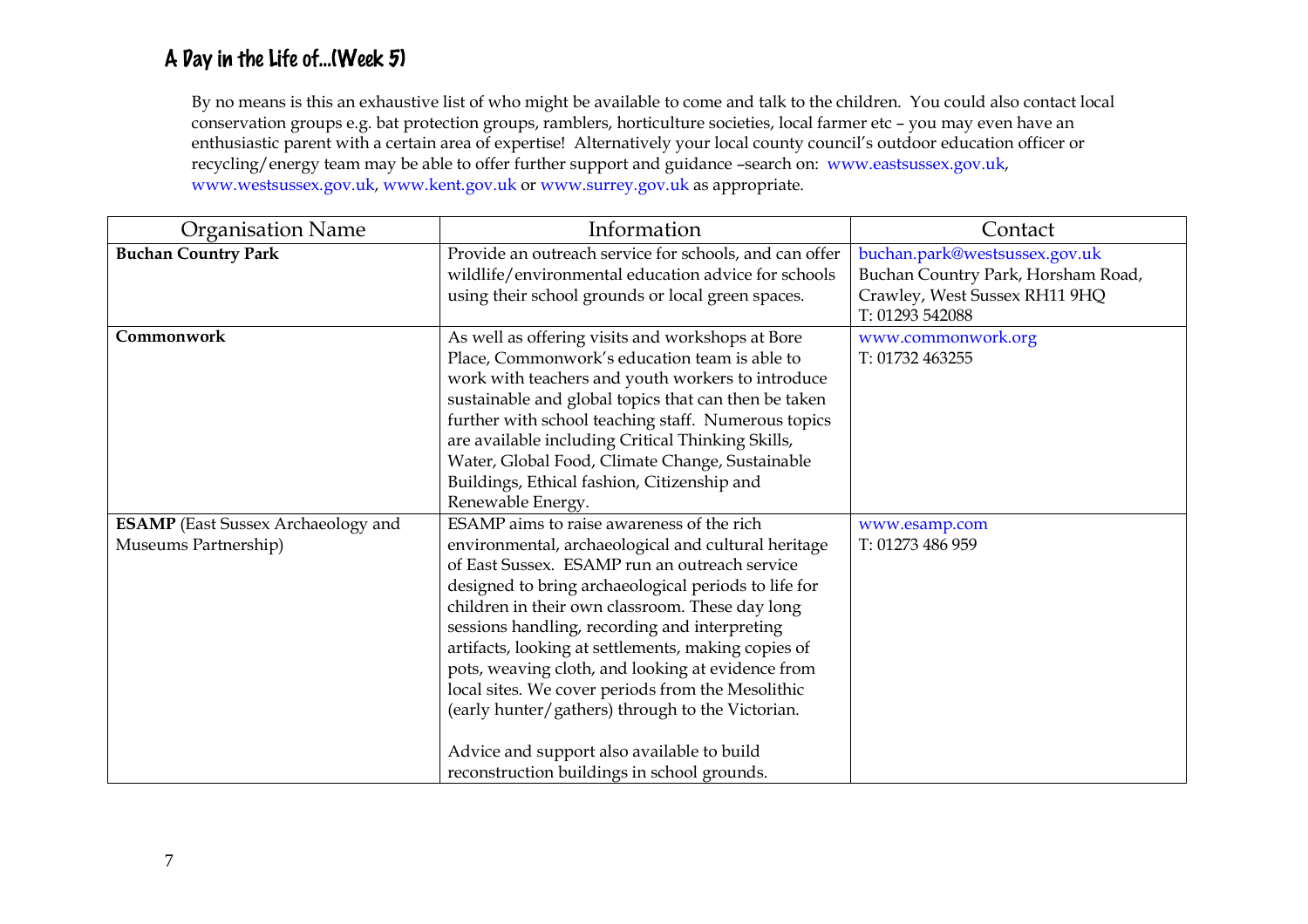| Kent High Weald Partnership (KHWP) |                                                         |                              |
|------------------------------------|---------------------------------------------------------|------------------------------|
|                                    | KHWP offer school grounds advice, development           | www.khwp.org.uk              |
|                                    | and activities. They also provide field trips to local  | T: 01580 212 972             |
|                                    | nature reserves Barnett's Wood, Cinderhill &            |                              |
|                                    | Hilbert's Wood and support the delivery of the wider    |                              |
|                                    | High Weald Hero e.g. landscape based workshops,         |                              |
|                                    | assemblies and outdoor learning opportunities for       |                              |
|                                    | your school.                                            |                              |
|                                    |                                                         |                              |
|                                    | Most activities are based in the High Weald Area of     |                              |
|                                    | Outstanding Natural Beauty (AONB) within the            |                              |
|                                    | Tunbridge Wells Borough.                                |                              |
| <b>Kent Wildlife Trust</b>         | Bringing environmental education to your school,        | www.kentwildlifetrust.org.uk |
|                                    | Kent Wildlife Trust can offer practical advice and      | T: 01622 662012              |
|                                    | support for developing your school grounds into         |                              |
|                                    | wildlife-friendly habitats. Education Officers are also |                              |
|                                    | available to run Curriculum-based sessions e.g.         |                              |
|                                    | creative crafts, games, studies and workshops, to       |                              |
|                                    | help children recognize trees, plants, manifests and    |                              |
|                                    | topography.                                             |                              |
|                                    | Themed assemblies are also available.                   |                              |
| <b>Sussex Wildlife Trust</b>       | Apart from delivering sessions on Ashdown Forest,       | www.sussexwt.org.uk          |
|                                    | members of the Sussex Wildlife Trust are happy to       | T: 01273 492630              |
|                                    | visit schools for school grounds development and        |                              |
|                                    | wildlife visits.                                        |                              |
| Young People's Trust for the       | FREE conservation, wildlife or environmental            | www.ypte.org.uk/school-talks |
| Environment                        | interactive talks and sessions available for schools    | T: 01460 271717              |
|                                    | within 60 miles of Education Officers based in          |                              |
|                                    | Brighton and East Sussex.                               |                              |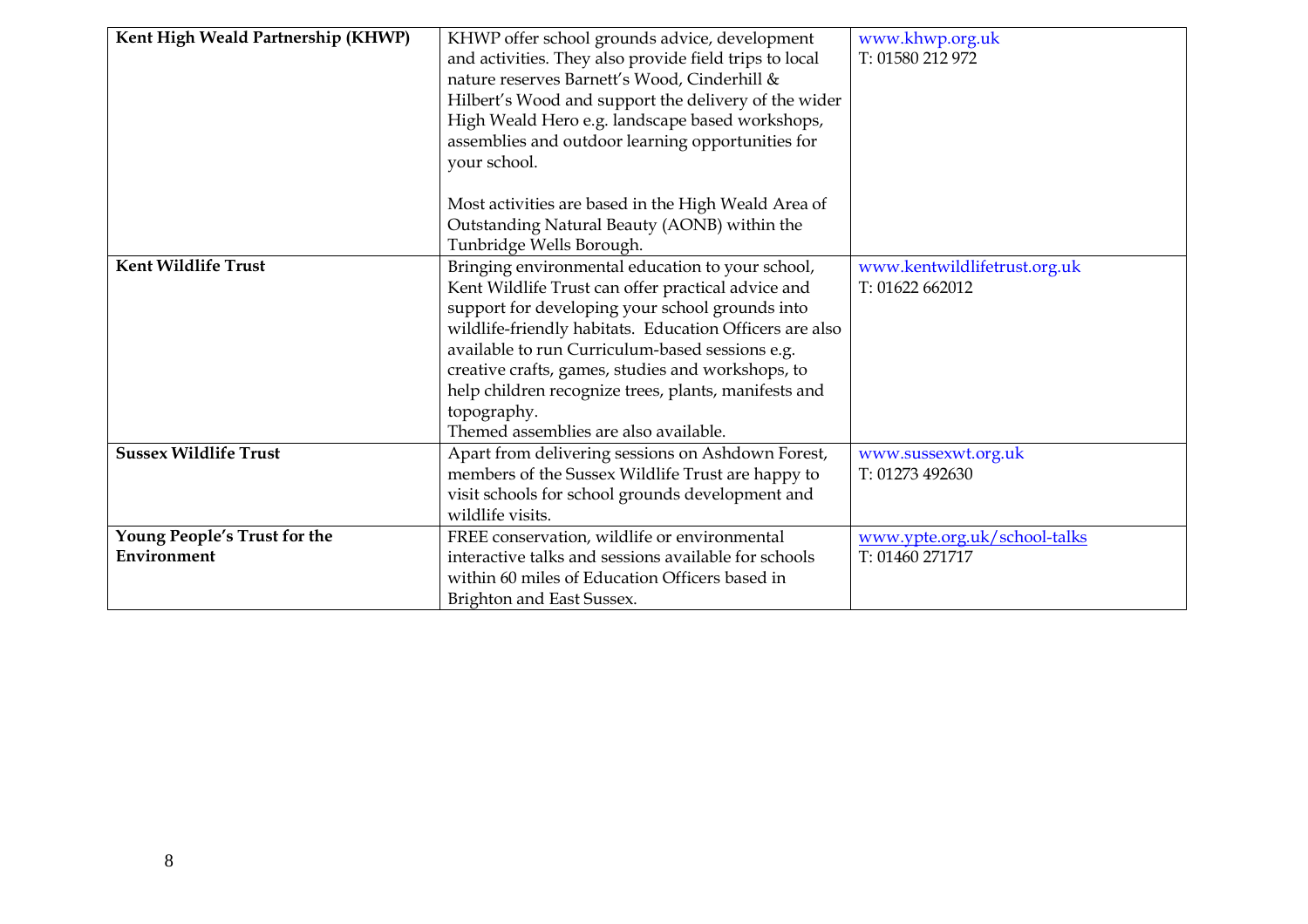## Risk Assessment

Remember the outdoor environment is subject to change and seasonal differences must be considered. Always check the site for new risks before venturing out with a group of children. Blank spaces have been left at the end of the document for you to add site specific risks, individual children etc.

## Risk Assessment for After School Club (outdoor activities)

| Name of Assessor: | Date of activity:        | Other information:               |
|-------------------|--------------------------|----------------------------------|
| Location:         | Date of R.A./Site visit: | e.g. No. of children taking part |
|                   |                          |                                  |

| Group Name/Class     |                        |
|----------------------|------------------------|
| Teacher/Contact      |                        |
| Leader of activities |                        |
| Other Helpers        |                        |
| Group size           | _children + ___ adults |
| Age of young people  |                        |
| Ratios               | 1 adult : 8 children   |
| <b>First Aiders</b>  |                        |

A copy of the risk assessment will have been read by all staff as well as the teachers involved, this will ensure that all adults are able to supervise children effectively.

| Hazard           | <b>Risk</b>             | Who might be<br>harmed | Likelihood of risk<br>taking into account the | Proposed action                                                        |
|------------------|-------------------------|------------------------|-----------------------------------------------|------------------------------------------------------------------------|
|                  |                         |                        | proposed actions                              |                                                                        |
| Uneven           | Slips, trip and falls   | Pupils and             | Low                                           | Ensure all participants are wearing suitable footwear, sturdy boots    |
| ground/tree      |                         | Staff                  |                                               | or Wellingtons. Warn participants of hazard at start and throughout    |
| roots            |                         |                        |                                               | activity.                                                              |
| Moving vehicles  | Collision with car or   | Pupils and             | Low                                           | Ensure adequate supervisors are present for number of children.        |
|                  | motorbike on private    | Staff                  |                                               | Walk (no running) in single file in areas where vehicles are likely to |
|                  | and public roads        |                        |                                               | be present and ensure children stick close to edge of road/on grassy   |
|                  |                         |                        |                                               | verges.                                                                |
|                  |                         |                        |                                               | Adults will wear hi-vis vests and walk on the outside of the children  |
|                  |                         |                        |                                               | whilst walking along roads.                                            |
|                  |                         |                        |                                               | Warn all participants of risks throughout activity.                    |
| Over-hanging or  | Injury to eyes and face | Pupils and             | Low                                           | Check route for hazardous trees before the event and avoid.            |
| falling branches | from whips or crushing  | Staff                  |                                               | Contact County Public Rights Of Way (PROW) team to report              |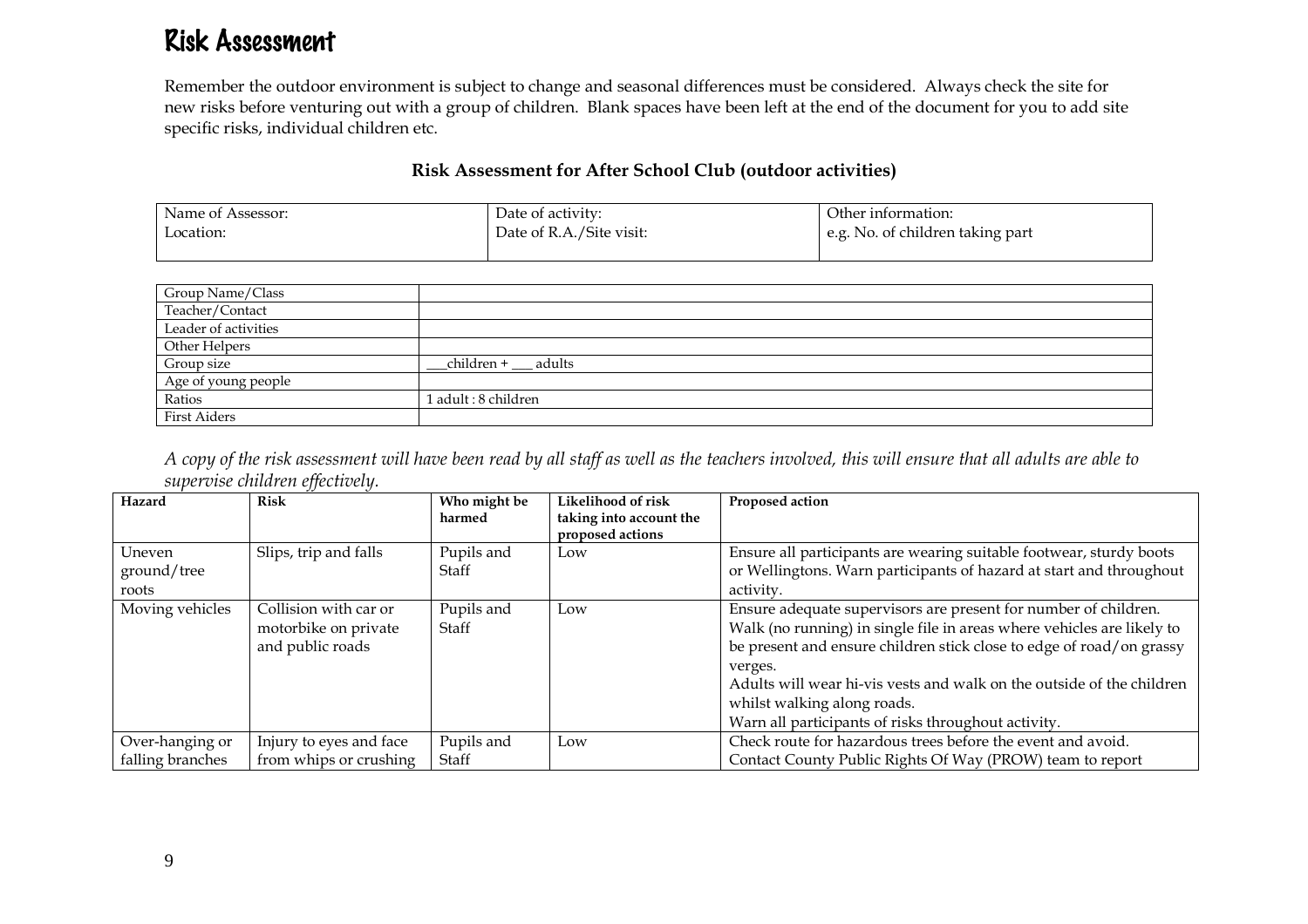| or trees                                        | injuries from larger<br>branches / trees      |                            |     | dangerous trees on route<br>Cancel activity if it is windy.<br>Warn participants of small branches flicking behind them, look out                                                                                                                                                                                                                                                         |
|-------------------------------------------------|-----------------------------------------------|----------------------------|-----|-------------------------------------------------------------------------------------------------------------------------------------------------------------------------------------------------------------------------------------------------------------------------------------------------------------------------------------------------------------------------------------------|
| <b>Brambles</b> and<br>nettles                  | Cuts, thorns, and<br>allergic reactions       | Pupils and<br>Staff        | Low | for each other.<br>Identify hazardous plants to participants and warn of potential risks.<br>Warn participants of brambles flicking behind them or catching<br>clothes, look out for each other. Long trousers to be recommended.                                                                                                                                                         |
| Livestock and<br>other animals                  | Scared and intimidated                        | Pupils and<br><b>Staff</b> | Low | Dogs encountered may be on leads but warn participants of<br>possibility that they might not.<br>Warn group to be quiet when walking through fields with livestock<br>and not to approach them.<br>Sheep and cattle in fields should be used to walkers and are<br>extremely unlikely to pose any threat to the group.<br>Ensure adequate supervisors are present for number of children. |
| <b>Barbed Wire</b><br>Fences                    | Cuts, scratches                               | Pupils and<br>Staff        | Low | Warn participants not to touch barbed wire fence.                                                                                                                                                                                                                                                                                                                                         |
| Stiles and steps                                | Trips, bruises                                | Pupils and<br>Staff        | Low | Warn participants that they should go over the stile and up/down<br>steps one at a time, no rushing or pushing.                                                                                                                                                                                                                                                                           |
| Litter and<br>rubbish                           | Trips, cuts                                   | Pupils and<br>Staff        | Low | Warn participants of risks, ask them to not touch or move any litter<br>unless equipped with gloves and litter picker                                                                                                                                                                                                                                                                     |
| Rivers, streams<br>and ponds                    | Slippery banks,<br>drowning.                  | Pupils and<br><b>Staff</b> | Low | Warn participants of risks; instruct to stay away from waters edge<br>and to be careful when on bridges crossing bodies of water - use<br>appropriate handrails etc.                                                                                                                                                                                                                      |
| Tetanus and<br>Leptospirosis<br>(weils disease) | Contracting illness                           | Pupils and<br><b>Staff</b> | Low | Warn participants of risk of contamination from animal faeces and<br>soils before and during activity. Hand wipes/antibacterial gel<br>available before eating snacks<br>Wash hands on return to school                                                                                                                                                                                   |
| Issues relating to<br>child protection          | Abuse<br>Alleged abuse                        | Pupils and<br>Staff        | Low | Ensure that pupils are never left on their own with an adult and do<br>not wander off on their own<br>Follow school policy and reporting procedures if the situation arises                                                                                                                                                                                                               |
| Unacceptable<br>behaviour from<br>pupils        | Damage to property,<br>harm to self or others | Pupils and<br>Staff        | Low | Ensure pupil to adult ratios are adequate and any children with<br>special behavioural needs have one to one supervision. School will<br>act within the school behaviour strategy in the event of an incident.<br>Involve pupils in the risk assessment before and during the visit.                                                                                                      |
| Weather<br>Rain, wind, sun                      | Hypothermia, sunstroke                        | Pupils and<br>Staff        | Low | All children will have received a letter from the school asking them<br>to be dressed appropriately for the weather conditions. A decision<br>will be made on the day to change the contents of the trip or cancel if<br>the weather conditions are to severe e.g. high winds or torrential<br>rain.                                                                                      |